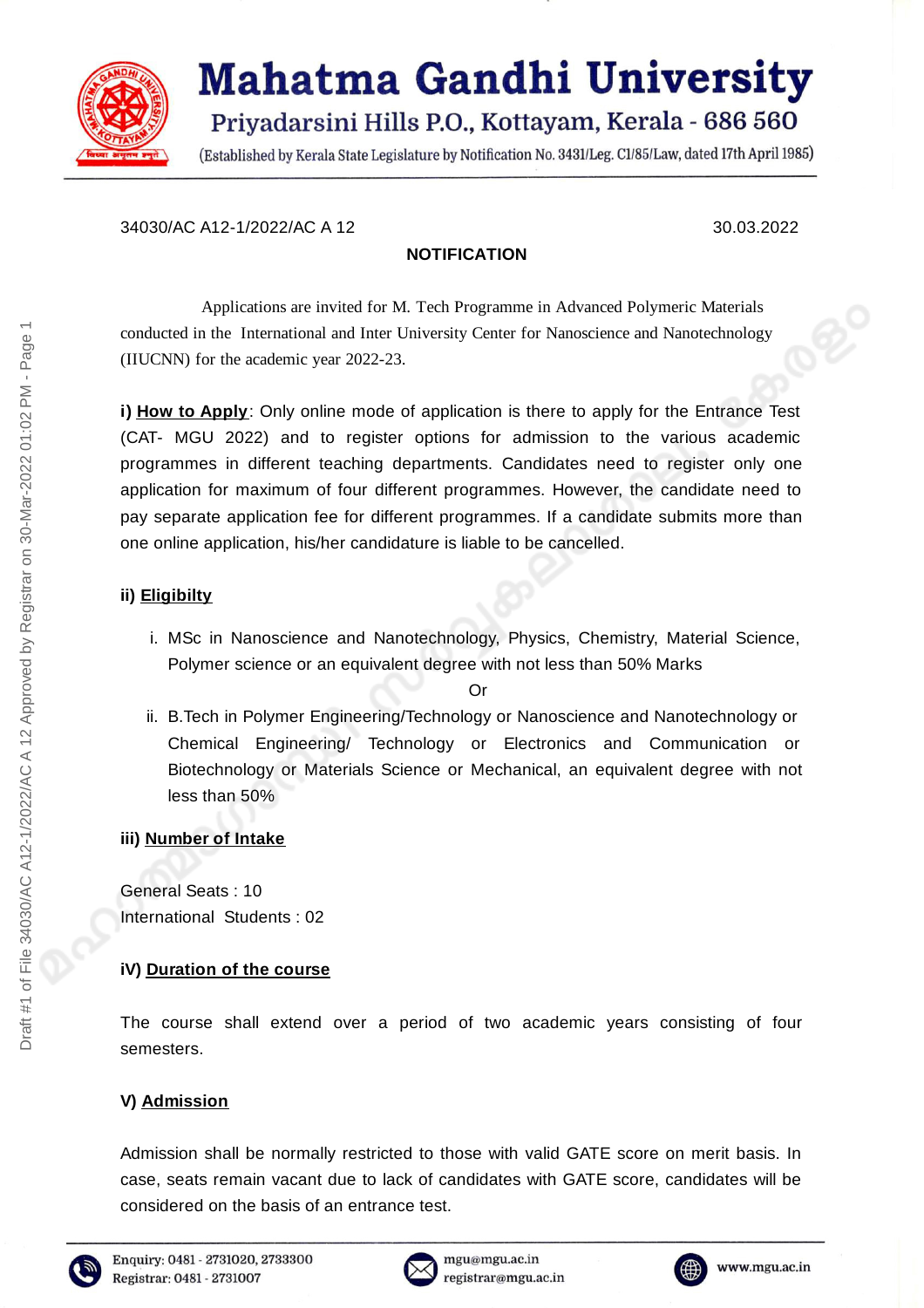| 05-04-2022 Onwards                                 |
|----------------------------------------------------|
| 0f<br>25-04-2022                                   |
| 26-04-2022                                         |
| 17-05-2022                                         |
| 28-05-2022, 29-05-2022                             |
| 21-06-2022                                         |
| Date will be announced by department<br>lconcerned |
| Date will be announced later                       |
| Date will be announced later                       |
|                                                    |

#### **Vii ) CAT- MGU 2022-23: TENTATIVE SCHEDULE**

#### **Viii) Entrance Test Centre**

There will be test centres in Thiruvananthapuram, Kottayam, Ernakulam, Kozhikode and Kannur. The applicants can opt a maximum of 3 centres on a preferential basis. However the centres opted by an applicant is only his/her options, actual centre will be allotted by Mahatma Gandhi University which will be final. In most cases the centre opted by the applicant will be allotted. But the University may allot a different Centre either due to preponderance or shortage of applicant. In such cases candidates can either choose the centre allotted by the university or can claim refund of application fee.

#### **iX** ) **Examination date and Time**

**29.05.2022, 10.00 a.m - 12.00 Noon**

#### **Registration fee:**

**For General candidates (Including All India Quota Candidates)** : Rs. 1100/- (Rupees One thousand and one hundred only)

**For SC/ST candidates** : Rs. 550/-(Rupees Five hundred and fifty only)

**For International Students** : US\$ 100 (Equivalent Indian Rupees on the date of payment)

#### **X ) Entrance Test Syllabus**

**Basics of polymer**: Types of polymers, Techniques of polymerization, Types of copolymers, Concept of reactivity ratio, Natural polymers, Addition and condensation polymer, Polymer alloys and blends, Properties of commodity and engineering polymers,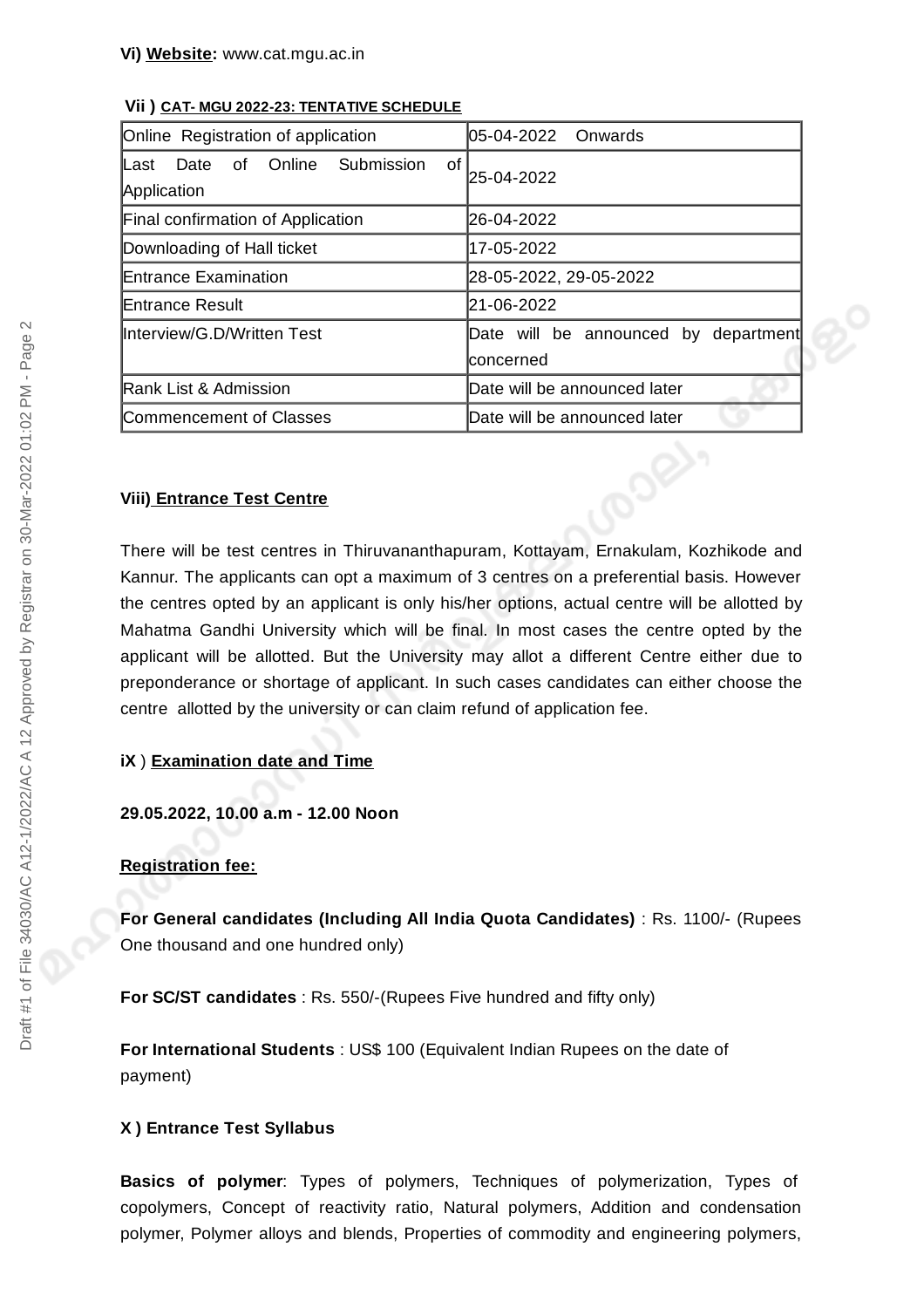Thermosetting polymers and their applications, Elastomers, TPEs rubber technology, plastics technology, Processing of polymers, Testing and characterisation of polymers, speciality polymers, Additives for polymers.

**Basics of Material Science** - Nature and Properties of Materials, Physics of Materials, Mechanical Behaviour of Materials, Phase Equilibrium in Materials, Heat Treatment of Metals, Corrosion and Degradation of Materials, Materials Characterization, Quantum dots

**Basics of Nanoscience and nanotechnology** – Basics of nanoscience and nanotechnology, chemical synthesis of nanomaterials, Top-down techniques, Semiconductor nanoparticles, Organic nanoparticles, polymer nanocomposites, nanotechnology for biomedical applications

**Basics of Biotechnology** - Introductory Biological Chemistry, Animal and Plant Physiology, Recombinant DNA Technology, DNA Typing, Proteomics and Beyond, Biodiversity and Taxonomy, Microbiology and Macromolecule, Biostatistics.

**Basics of Electronics and communication**: Basic Concepts in Electrical Engineering, Kirchhoff's laws, Magnetic circuits, DC machines, Three phase circuits, Transformers, three phase induction motor, Amplifiers and oscillators

#### **Xi ) General Instructions**

1. Candidates will be notified to submit the certificates within the stipulated date and those who fail to comply with this will not be considered in the admission process.

2. If a candidate fails to report for counselling on the specified date, his/her claim for selection will not be considered anymore.

3. The selection of candidates will be provisional and subject to the verification of original documents.

4. Those who are awaiting final semester results of qualifying exam can also apply provided that they should produce certificates and marklists of qualifying examination before the closing date of admission.

5. The University will not send any individual communication to the applicants regarding the time allotted for downloading the halltickets, entrance examination dates etc. All such information will be published on the CAT website and print media. So candidates are advised to go through the website **www.cat.mgu.ac.in** regularly or keep in contact with the helpline number provided**.**

#### **Xii) Fee Structure for the M.Tech Programme in Advanced Polymeric Materials**

| ∥Item         | ∥Amount | <b>IRemarks</b> |
|---------------|---------|-----------------|
| Tuition fee** | ∥25000  | ∥Per Semester   |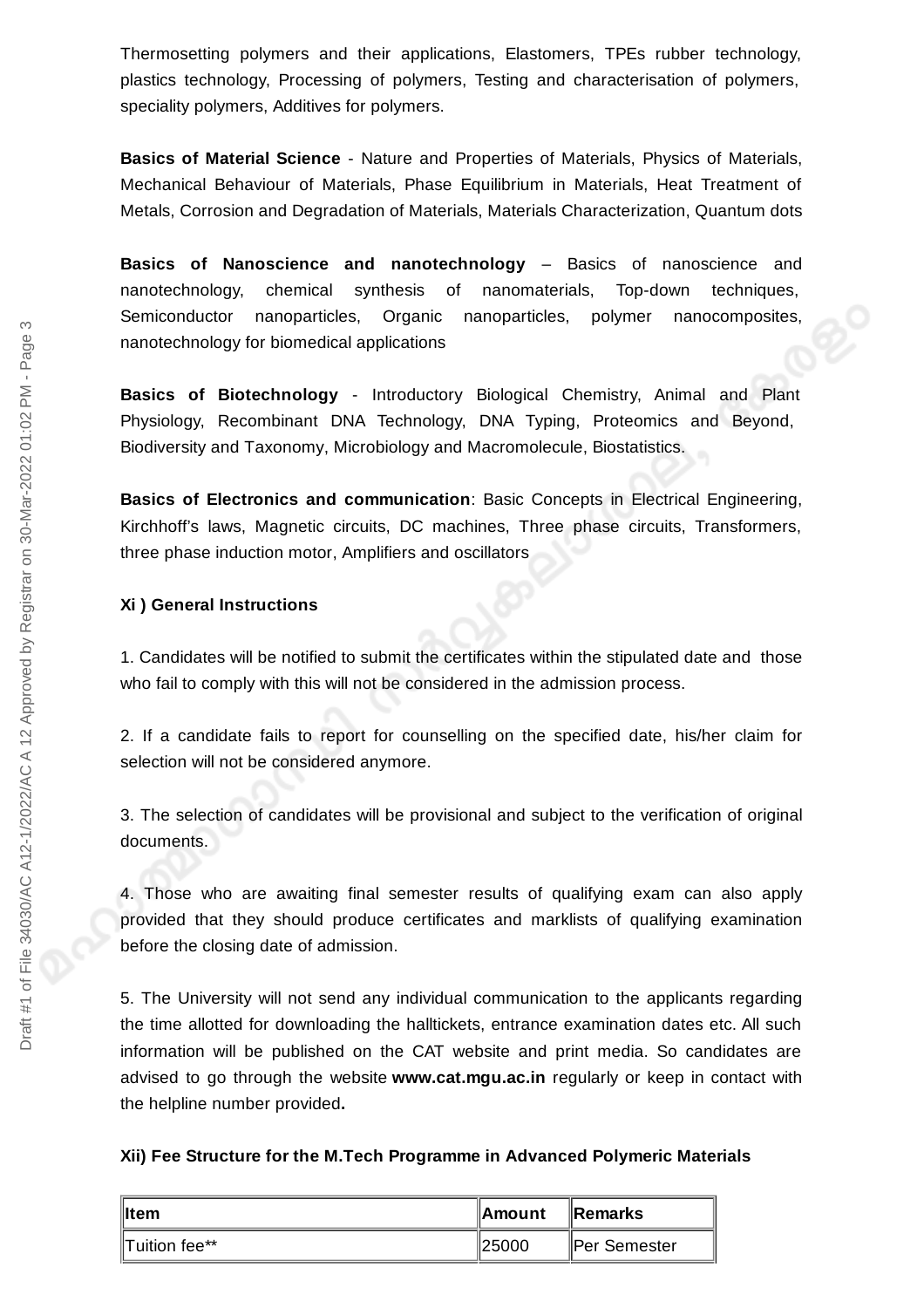| Admission Fee*                     | 500   |              |      |
|------------------------------------|-------|--------------|------|
| Lab Fee**                          | 15000 | Per Semester |      |
| Caution Deposit*                   | 1500  |              |      |
| Library Caution Deposit*           | 1000  |              |      |
| Library Fee*                       | 1500  |              |      |
| ID card *                          | 100   |              |      |
| Stationary Fee**                   | 800   |              |      |
| University Union Fee***            | 55    | Per Semester |      |
| University Dept Student Fee***     | 55    |              |      |
| Medical Inspection Fee***          | 5     |              | 8000 |
| Sports Affiliation Fee***          | 315   |              |      |
| Student Welfare fund***            | 50    |              |      |
| Students Safety Insurance Fund *** | 100   |              |      |
| Quasi University Fee *             | 10    |              |      |
| Magazine Fee***                    | 30    |              |      |
| Calendar Fee**                     | 35    |              |      |
| Audio visual Fee**                 | 500   |              |      |
| Student Affiliation Fee*           | 750   |              |      |
| Journal Fee***                     | 300   |              |      |
| Department development Fund **     | 500   |              |      |
| Student Aid fund **                | 265   |              |      |
| Matriculation Fee *                | 250   |              |      |

\* At the time of admission

\*\* Per Semester

\*\*\* Per Year

# **Xiii) For more details**

Phone: 0481 27 33 595 Email : cat@mgu.ac.in

### **Dr. Prakash Kumar B Registrar**

# To

1. The H.O.D (International and Inter University Center for Nanoscience and Nanotechnology (IIUCNN))

2. PS to VC/PVC

3. PA to Registrar/FO/CE